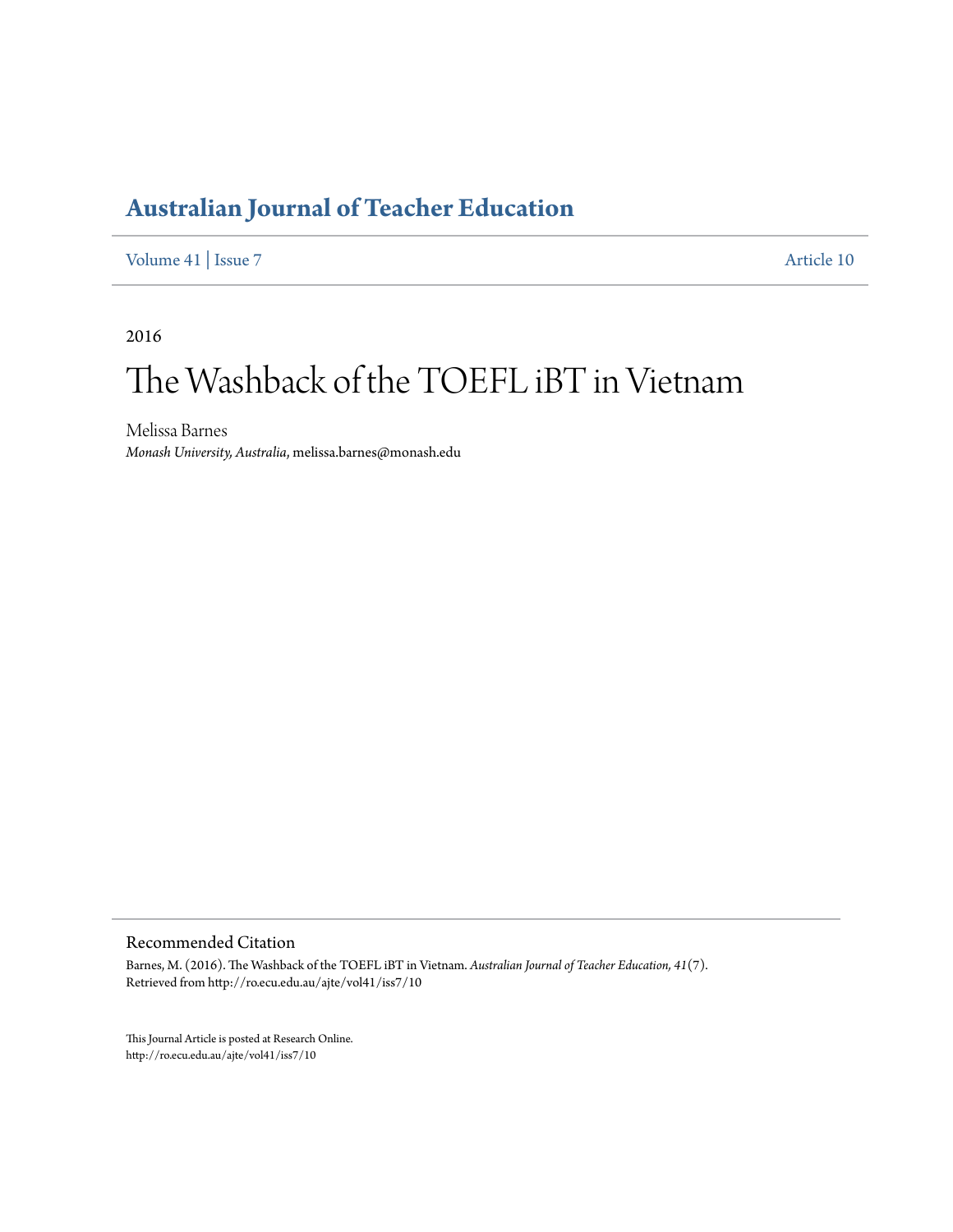## **The Washback Effects of the TOEFL iBT in Vietnam**

### Melissa Barnes Monash University

*Abstract: Washback, or the influence of testing on teaching and learning, has received considerable attention in language testing research over the past twenty years. It is widely argued that testing, particularly high-stakes testing, exerts a powerful influence, whether intended or unintended, positive or negative, on both teachers and learners. This article investigates the washback effects of a high-stakes English language proficiency test, the Test of English as a Foreign Language Internet-Based Test (TOEFL iBT), in Vietnam. Vietnam, a developing country whose educational philosophies differ from those underpinning the TOEFL iBT, provided a unique context to explore the test's washback. In the course of this study, four teachers were observed and teaching materials were collected from educational institutions in Vietnam. The study revealed that the TOEFL iBT influenced both what the teachers taught and how they taught but its effects were mediated by the use of test preparation materials.* 

#### **Introduction**

Given that test scores are often used for decision-making purposes, the social consequences of test interpretation and use have received a considerable amount of attention among language testing researchers (e.g. Alderson & Hamp-Lyons, 1996; Andrews, Fullilove, & Wong, 2002; Burrows, 2004; Cheng, 2004; 2005; Hayes & Read, 2004; Messick, 1989; 1996; Shohamy, 2001; Shohamy, Donitsa-Schmidt, & Ferman, 1996; Tsagari, 2011; Wall & Horak, 2006; 2008; 2011; Watanabe, 1996; 2004). Many researchers, realising the social consequences involved in language testing, have attempted to investigate the influence of testing on teaching and learning, or the w*ashback* or *backwash* of a test. Adjectives such as 'intended,' 'unintended,' 'positive' and 'negative' have been used to describe the nature of the washback effect. However, it is argued that empirical evidence to identify the nature of its effects with different tests and in different cultural contexts is still limited (Alderson & Hamp-Lyons, 1996; Bailey, 1999; Zareva, 2005). Thus, the research discussed in this paper aimed to empirically investigate the washback effects of an American English language proficiency test, the Test of English as a Foreign Language Internet-Based Test (TOEFL iBT) in a Vietnamese context in order to contribute to the current understanding of the nature of washback.

#### **Washback Defined**

Washback, which is used synonymously with the term 'backwash,' is used in applied linguistics to refer to the influence of testing on teaching and learning. While the concept of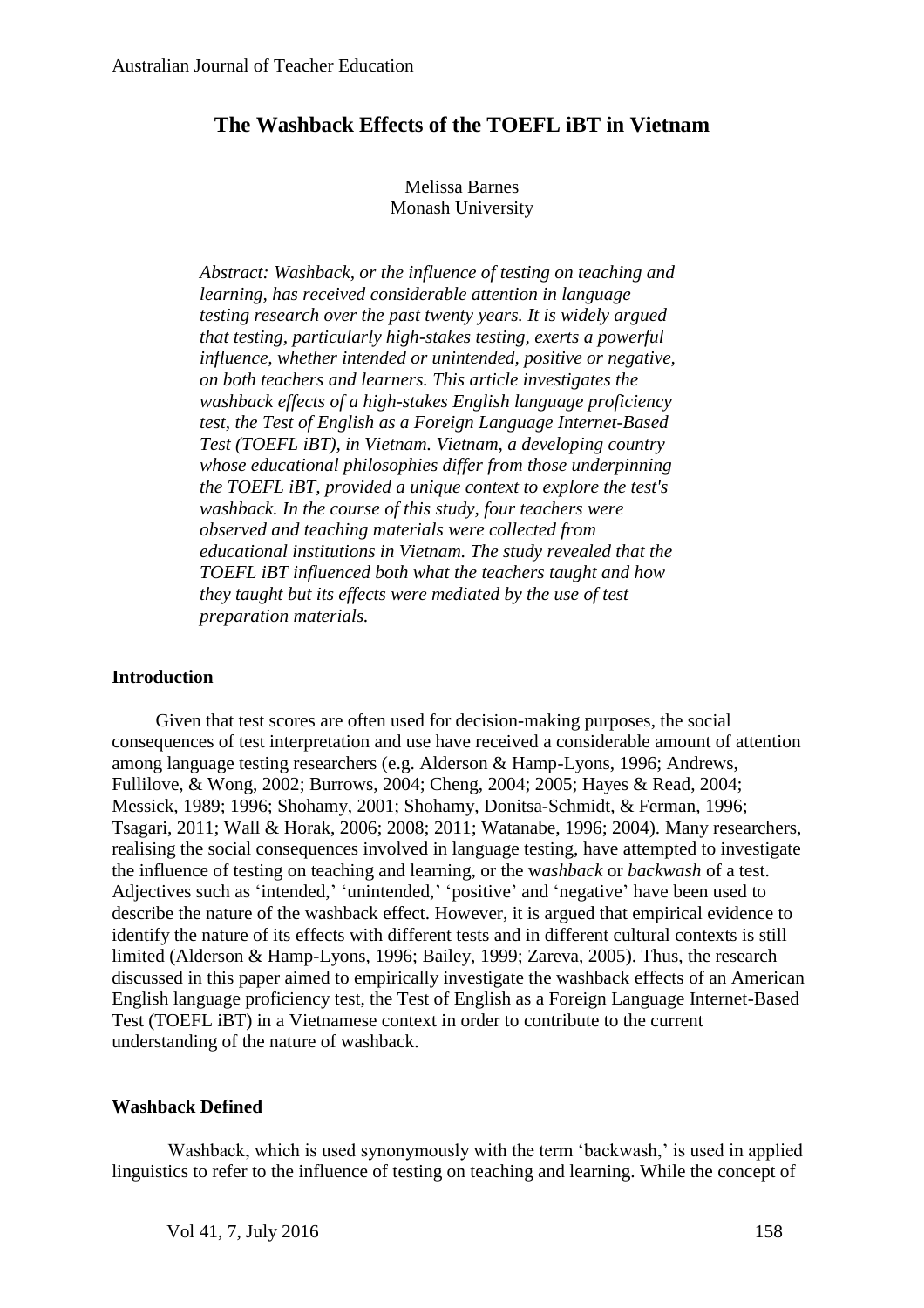washback had been previously explored in other areas of education, Wall and Alderson's (1993) empirical study and their article exploring the washback phenomenon (Alderson  $\&$ Wall, 1993) acted as a catalyst for future research in language testing. Wall and Alderson (1993) used classroom observation and teacher and student interviews to investigate the washback of O-level exams, which were used as a national English test in Sri Lanka. Their detailed observations of teacher behaviour, both before and after the implementation, allowed them to distinguish the attitudes and behaviours that could be attributed to the introduction of the test. They found that there were many factors involved, such as teacher ability and knowledge of the test, which added to the complexity of washback. Overall, while the teachers were accepting of the demands of the new test, few of them understood the nature of the test or the methods of the textbooks that they were attempting to teach. This study was the first of many empirical studies to investigate the participants and process of washback (Bailey, 1999) by exploring teachers' and students' attitudes and beliefs about the introduction of the target test, in addition to using classroom observations to further explore teacher and student behaviour.

A large majority of the ensuing empirical research, which has primarily focused on tests that have been modified and improved upon, observed a change in content but little to no change in methodology or teaching methods (Alderson & Wall, 1993; Chen, 2006; Cheng, 2004; 2005; Watanabe, 2004). In Messick's (1996) theoretical review, he argues that, 'A test might influence *what* is taught but not *how* it is taught... (p. 2).' However, others argue that both content and methodology show evidence of change when a new test is introduced or modified, but this occurs in varying degrees (Alderson & Hamp-Lyons, 1996; Stetcher, Chun, & Barron, 2004).

A major issue in washback studies to date is isolating washback effects from other factors that may be either causing or prohibiting change. Many researchers agree that tests cannot be fully responsible for innovation in teaching and learning, as other factors, such as the teacher variable and test status, play an important role (Alderson & Hamp-Lyons, 1996; Andrews et al., 2002; Burrows, 2004; Cheng, 2004; 2005; Hayes & Read, 2004; Messick, 1996; Shohamy et al., 1996; Spratt, 2005; Tsagari, 2011; Watanabe, 1996; 2004).

Several studies have also highlighted the importance of commercial test preparation materials when determining the washback of a test (Alderson & Hamp-Lyons, 1996; Alderson & Wall, 1993; Cheng, 2004; 2005; Hayes & Read, 2004; Moore, Stroupe, & Mahony, 2012; Tsagari, 2011; Wall & Horak, 2006; 2008; 2011). With a strong international industry dedicated to test preparation textbooks and materials, a test's ability to influence these materials affects both the students and teachers who use them, especially those who are limited in the range of resources available to them. While some researchers (Alderson & Hamp-Lyons, 1996; Hayes & Read, 2004) argue that teachers rely too heavily on test preparation textbooks, others (Cheng, 2005; Hutchinson & Torres, 1994) claim that these textbooks provide the structure and security needed for teachers and learners. Given the importance of materials on 'what' is taught, there is limited empirical evidence as to how helpful these materials are in preparing for the target test.

## **Target Test: TOEFL iBT**

In May 1961, a conference was held by the National Association of Foreign Student Advisers (NAFSA) and the Institute of International Education (IIE) in Washington which aimed to establish a battery of language tests to assess English language proficiency skills of non-native speakers who desired to study at universities and colleges in the United States. This resulted in the creation of the TOEFL, the Test of English as Foreign Language, in 1962.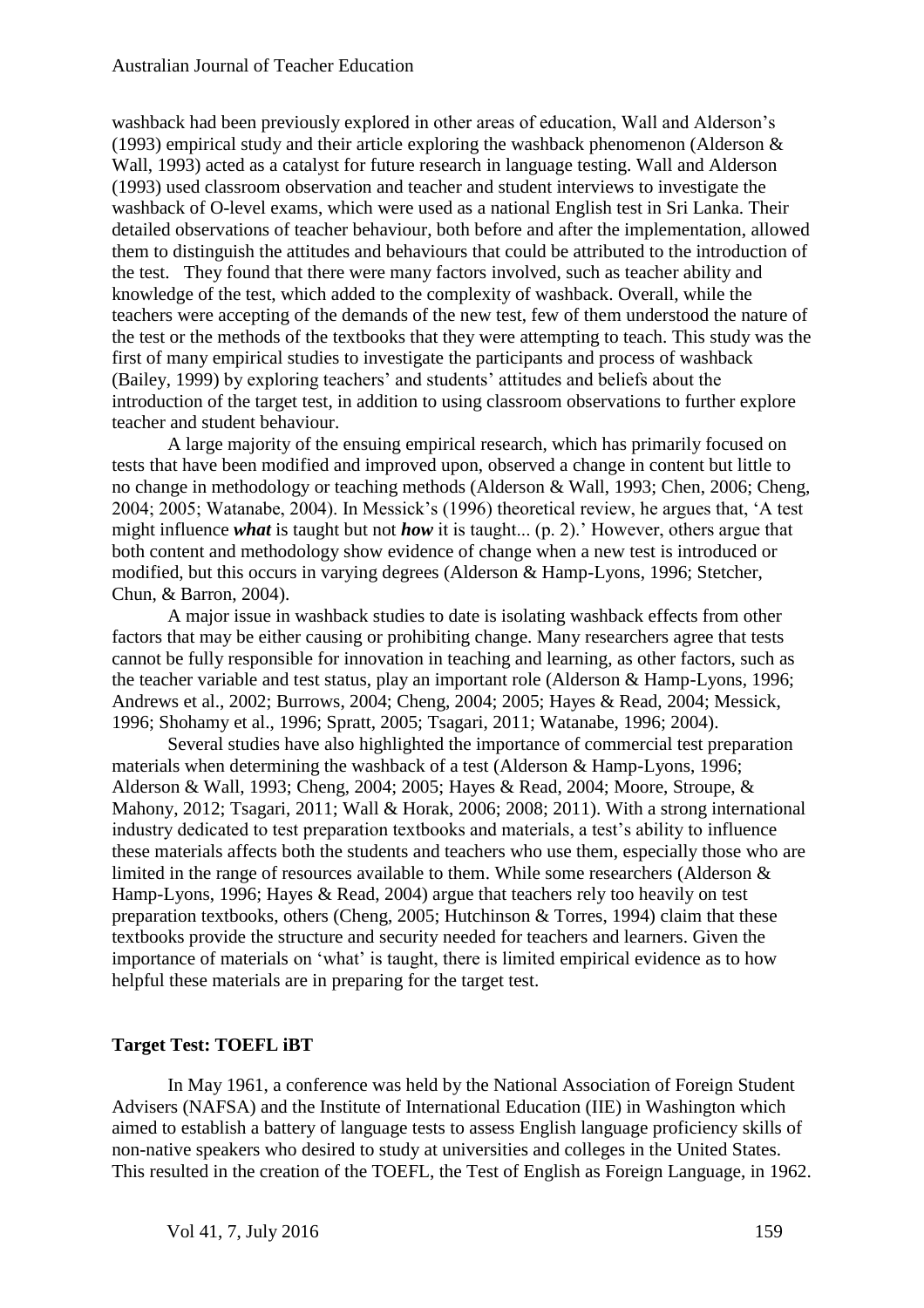Situated within a psychometric testing paradigm, the test was objective, machine-scored, cost-effective and profitable, and secure and efficient, in contrast with more subjective, integrated and human testing approaches (Spolsky, 1995, p. 217). The test originally consisted of five sections: structure, listening, vocabulary, reading and writing. In 1976, the Paper-Based Test (PBT), was introduced with three subtests assessing listening, writing, and reading skills and a structure (grammar) subtest was added in subsequent years.

In 1995, a call for change was initiated by various constituencies, consisting of score users and second language teaching and testing experts, who believed that the test should reflect communicative competence models, include more constructed-response tasks, directly measure writing and speaking, integrate language skills, and measure a student's ability to communicate in an academic setting (Educational Testing Service, 2007). The new TOEFL test was introduced in two phases. the Computer-Based Test (CBT) was introduced as an interim test in 1998 and consisted of the previous TOEFL test design with some enhancements such as a computer-mediated format. Seven years later, in 2005, the second phase of the TOEFL project was released with the rollout of the TOEFL iBT.

The TOEFL iBT differs from previous formats (Paper Based Test [PBT] and Computer Based Test [CBT]) in that it focuses on all four macro language skills (speaking, listening, reading and writing) and academic communication, and is underpinned by an integrated approach. TOEFL iBT is the first TOEFL test to include a speaking section, in which structure (grammar) is assessed through the speaking and writing sections rather than as a separate subtest. Although the TOEFL iBT shares a computer-mediated format with its predecessor the CBT, its introduction of a semi-direct speaking sub-test requires test-takers to speak into a microphone attached to their headset so that a digital file can be recorded. Another main feature of the iBT is its focus on academic communication. For example, students listen to longer conversations and lectures set in an academic context (i.e. a student asking a librarian questions, a Geography lecture, etc.) and are encouraged to take notes, which was not allowed in previous formats. Integrated tasks, in which students gather information from a variety of sources and respond with a written or spoken response, reflect authentic academic communication and skills needed to be successful in an academic setting. The writing and speaking sections consist of both independent tasks (based on test taker's opinion and background knowledge) and integrated tasks (based on written and spoken texts provided within the test).

While washback research on the TOEFL iBT is still quite limited, Wall and Horak's (2006; 2008; 2011) 5-year longitudinal study, which explored the influence of the iBT on teaching and learning in Central and Eastern Europe, provides a significant contribution to understanding the washback effects of the TOEFL iBT. Phase 1 (Wall & Horak, 2006) acted as a baseline study, or an antecedent, with the aim being to describe what TOEFL preparation courses in Central and Eastern Europe looked like before the introduction of the TOEFL iBT. They observed 10 TOEFL classes in six countries and interviewed 10 teachers, 21 students and nine directors. Wall and Horak (2008) found that teachers did not express as much negativity about teaching the TOEFL (Computer-based) as was reported by Alderson and Hamp-Lyons (1996), who explored the washback of the TOEFL (Paper-based) on TOEFL preparation courses in the United States. However, the reliance on test preparation textbooks was reported in both studies.

Phase 2 focused on six of the teachers who Wall and Horak (2008) had been working with in Phase 1. Their aim was to gather qualitative data regarding the teachers' awareness, preparedness and attitudes toward the iBT just before it was released. Their findings from Phase 1 and 2 exposed the importance of test preparation coursebooks (textbooks) as they were 'at the heart' of the courses they were examining (Wall & Horak, 2006, p. 78). Therefore, Phase 3 investigated the content and methodology associated with the textbooks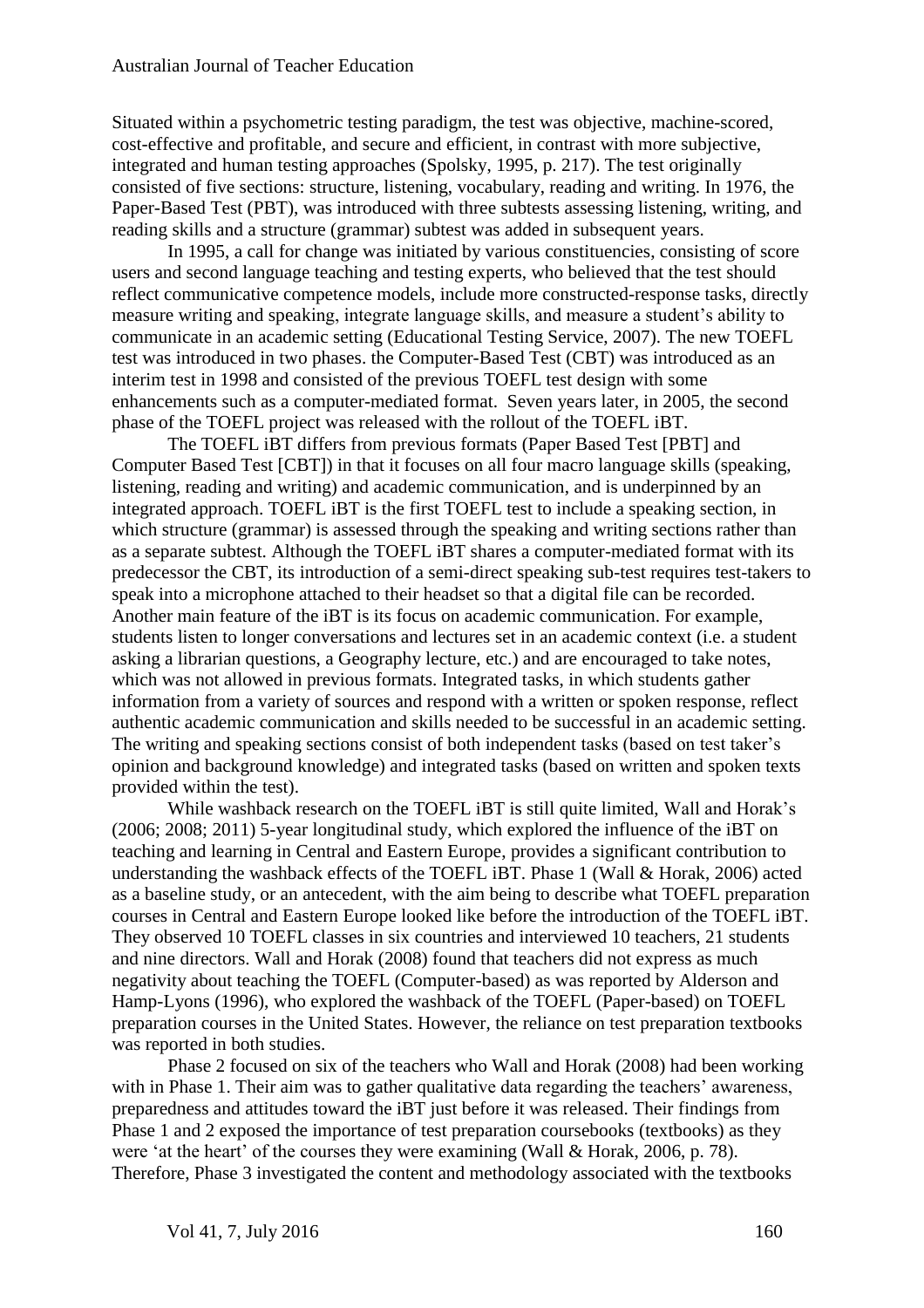(for both the Computer-Based Test and Internet-Based Test) used by four of the six teachers from Phase 2.

The final stage (Phase 4) observed and interviewed three of the same teachers one year after the introduction of the TOEFL iBT to discover what their classrooms looked like and to determine what aspects of teaching changed. Wall and Horak's (2011) work brought to light several aspects of the TOEFL iBT's influence on test preparation courses:

- 1. Content changed considerably due to the changed format and tasks dictated by the new textbooks and, while it may not have been to the same extent, there was evidence that methodology changed slightly due to the introduction of a speaking component. Two of the participating teachers increased time allocated for speaking in their classes from 0 to 35%, while the other from 5 to 20%.
- 2. The textbooks designed for and used in preparation courses were very powerful as they not only dictated what was taught and how students learnt but also teacher behaviour. Teachers were unsure of what the TOEFL iBT would require of them in regards to teaching, so the textbooks provided them with security in knowing what and how to teach the content. '…our impression at the time of the investigation was that they would not have the desire, the need, or the time to stop depending on published materials in the future' (Wall and Horak, 2011, p. 133).
- 3. Communication between the test designers and teachers and students and between testing agencies and authors and publishers who design the textbooks was extremely important.

While Wall and Horak's (2011) work has been significant in understanding the washback effects of the TOEFL iBT, particularly teacher behaviour and attitudes before and after the rollout of the test, it is limited to its effect on test preparation courses in Europe. The following study contributes to the current understanding of washback by looking at the TOEFL's influence on English language programs in a Vietnamese context.

## **Methods**

In 2009, research was conducted to investigate the washback of the TOEFL iBT in Vietnam. Vietnam was chosen as the context for this study because of its growing market for study abroad programs in English-speaking countries and history of more traditional teaching methods. Vietnam is a country whose approach to education has been shaped by its political relationships and therefore provides an interesting backdrop to study the washback effects of a test which is underpinned by language learning philosophies very different from its own.

This case study aimed to provide a holistic depiction of washback by comparing several variables. Materials were collected from five TOEFL iBT classrooms and four teachers (two native and two non-native speakers of English) were observed in both TOEFL iBT preparation and general English courses in order to isolate the test's influence on what is taught and how it is taught in test preparation courses. In order to investigate the washback effects of the TOEFL iBT, two research questions shaped the focus of this study:

- What are the effects of the introduction of the TOEFL iBT on what is taught (content)?
- What are the effects on how it is taught (teaching methodology or pedagogy)?

For the purpose of this study, content refers to authentic and commercial teaching materials and textbooks utilized within the classroom. Teaching methodology or pedagogy, on the other hand, refers to the teaching methods and activities employed in the classroom, which are underpinned by how teachers believe their students learn. While washback offers a variety of research angles to pursue, this case study focuses primarily on how the TOEFL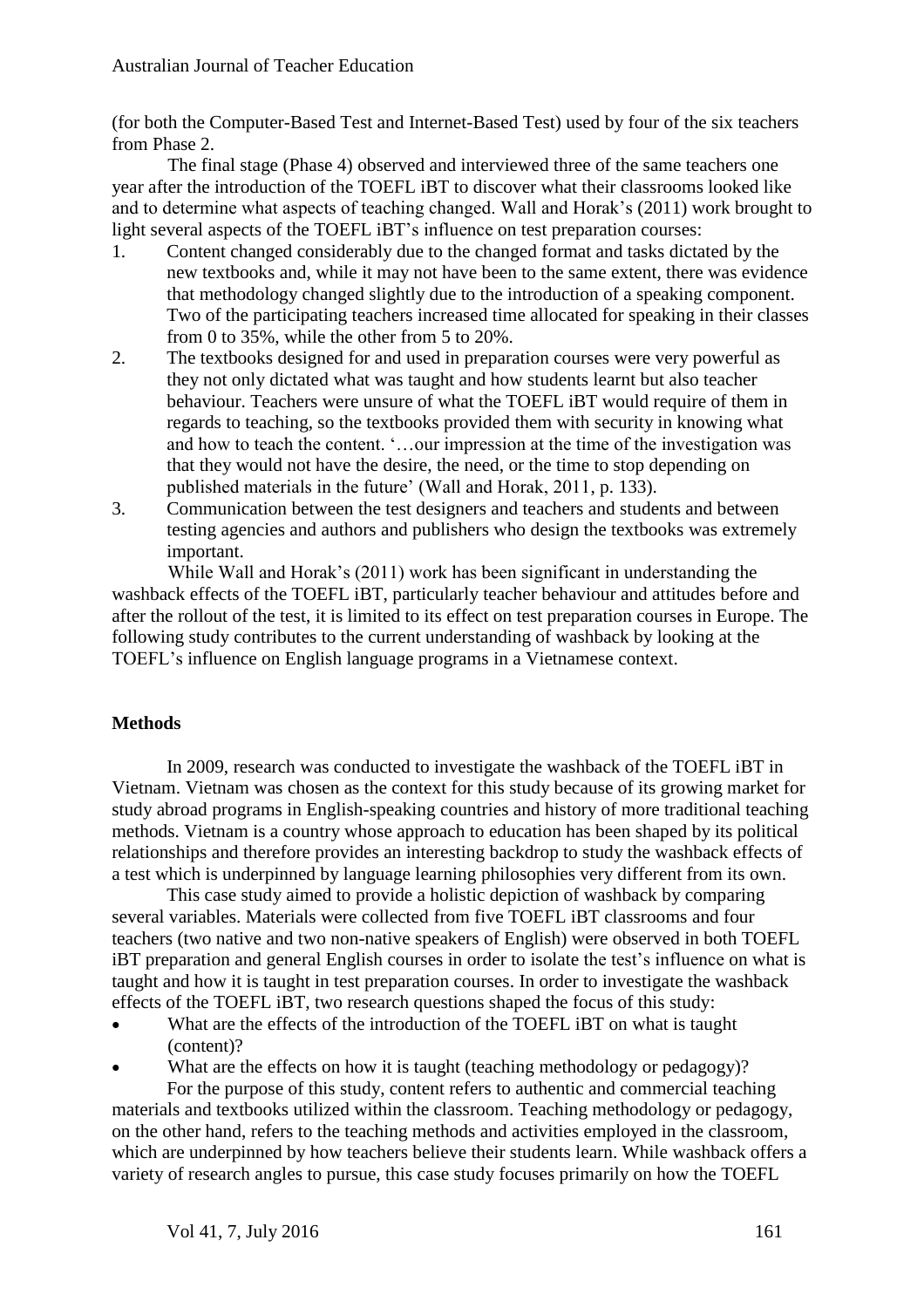iBT influences pedagogy, or more specifically teaching and teachers, rather than also investigating its influence on learning and students. Given the study's focus on teachers, it was important to find participants that could provide a range of perspectives and represent a variety of classroom settings.

## **Participants**

English language education in Vietnam, Hanoi in particular, is represented by the private and public sectors; therefore, it was important to not only select institutions that were from both of these sectors, but to also find institutions that taught and promoted the TOEFL iBT.

Two language centres were chosen for this study, an American language centre, which will be referred to as AL, and a Vietnamese language centre, which will be referred to as VL. Both language centres taught both general English courses in addition to test preparation courses such as TOEFL iBT. The national university chosen for this study, which will be referred to as NU, consists of several campuses, which include disciplinespecific branches and centres. Key contacts were established at each institution and approval granted. These contacts, then, provided names and contact information of teachers who were currently teaching both TOEFL iBT and general English language courses. While six teachers expressed interest, four of the six were asked to participate in order to have classroom contexts from both the public and private sectors and with non-native and native-English speaking teachers. One of the NU teachers also taught private classes (PC) out of his home, providing another window into the private sector. The teachers ranged from 24 years of age to 60. Two were Vietnamese, one American and the other British. Three of the four teachers had Teaching English as a Foreign Language (TEFL) or Teaching English to Speakers of Other Languages (TESOL) qualifications; however, one of these three had completed his qualification online as he was unable to take a regular course without a university degree. The only female participant had recently graduated top of her class at NU and was chosen to stay at the university as a lecturer. Teaching experience among the teachers ranged from 15 years to 5 months. Table A provides a brief profile of the four participating teachers, illustrating the wide range of backgrounds and educational and professional experiences present among them. All participating teachers were given pseudonyms to protect their identities.

|                       | Tuan         | <b>Mike</b>     | <b>David</b>   | Ly             |
|-----------------------|--------------|-----------------|----------------|----------------|
| <b>Gender</b>         | Male         | Male            | Male           | Female         |
| <b>Nationality</b>    | Vietnamese   | American        | <b>British</b> | Vietnamese     |
| <b>First language</b> | Vietnamese   | English         | English        | Vietnamese     |
| Academic              | Bachelor in  | Bachelor in     | High school    | Bachelors in   |
| qualifications        | TESOL—       | Economics—USA   | diploma-UK     | Education-     |
|                       | Vietnam      | <b>TEFL</b>     | Online TEFL    | Vietnam        |
|                       | Masters in   | certification-- | certification  |                |
|                       | Linguistics- | Thailand        |                |                |
|                       | Australia    |                 |                |                |
| <b>Years teaching</b> | 15           | 5 months        | 3              | $\mathfrak{D}$ |
| <b>English</b>        |              |                 |                |                |
| <b>Institution of</b> | <b>NU</b>    | AL              | AL             | VL             |
| employment            | Self--PC     | <b>NU</b>       |                | NU             |

|  |  | <b>Table A: Background of Participating Teachers</b> |  |
|--|--|------------------------------------------------------|--|
|--|--|------------------------------------------------------|--|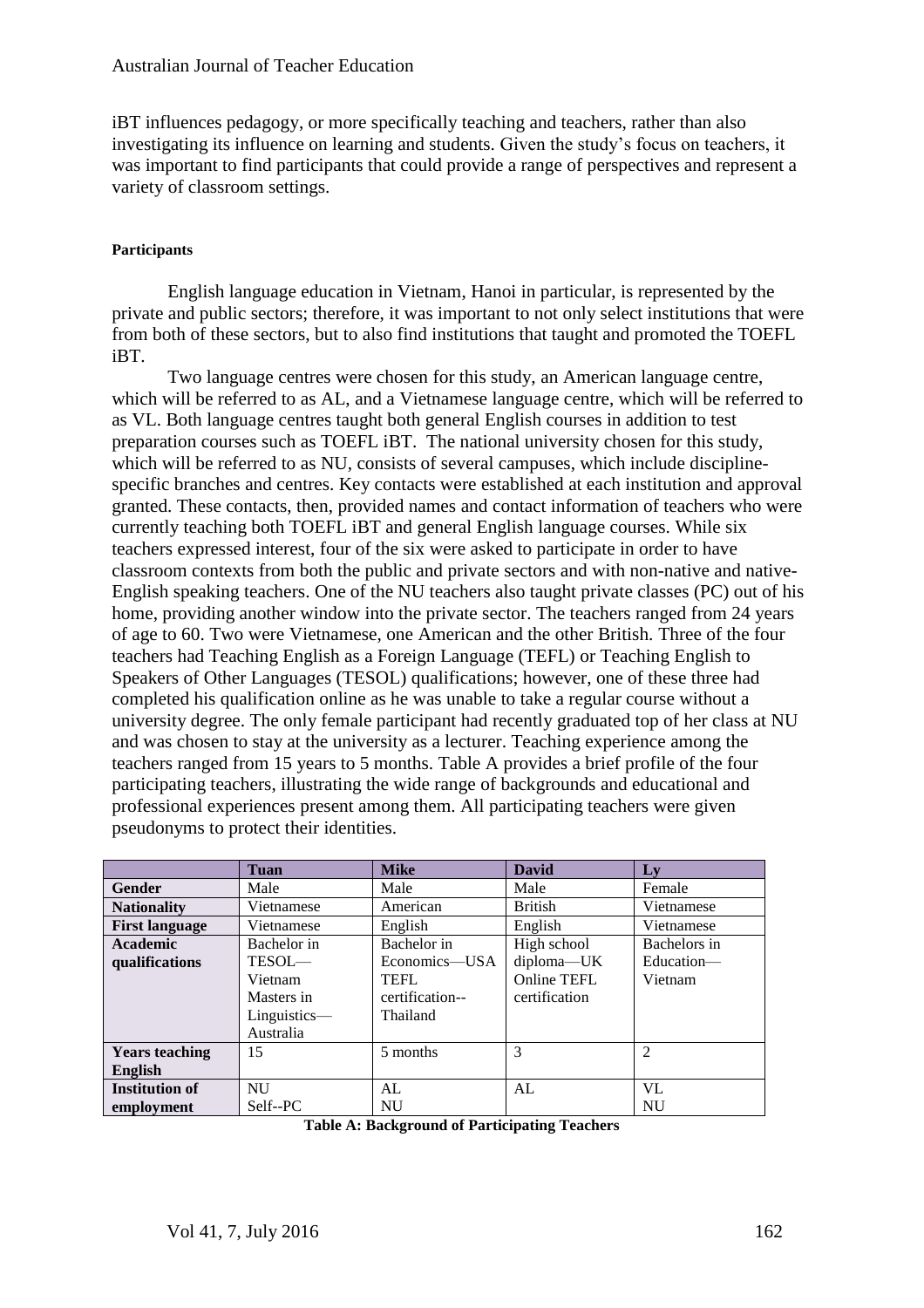While student data was not collected in order to keep the scope of this study manageable, student consent was needed to observe the participating classrooms. Consent forms were distributed and collected by the researcher on arrival in Vietnam and translation was provided. The age of students ranged from 18-45 years and the classes ranged in size from 10-45 students in one class.

#### **Procedure**

In order to investigate the washback effects of the TOEFL iBT, data were collected on the content (i.e. curriculum and teaching materials) and pedagogy (i.e. teaching methods and activities) through collecting classroom materials and observing classrooms. The data for this study were collected from April 9 to May 15, 2009 in Hanoi, Vietnam.

#### *Classroom Materials*

The first research question, 'What are the effects on what is taught?' was addressed by collecting teaching materials from the TOEFL iBT classes. Teaching materials, such as student worksheets, textbooks, CDs and DVDs, PowerPoint presentations and other supplementary materials, were collected for further analysis. In addition, field notes were taken to document the resources, such as computers, whiteboards, and audio equipment, that were available to teachers and students in the classrooms observed. Given that the content of a course is often realised through the materials and resources that are employed, the collection and analysis of teaching materials provided an opportunity to not only explore what was being taught in the classes observed but to discover the alignment between what was being taught and what was being introduced in the new format of the TOEFL. The materials were collected by the researcher during the classroom observations and then divided into constituent 'tasks' or activities, which were analysed in further detail (see Table B). The tasks were analysed using Littlejohn's (1998) framework, which was specifically designed to analyse English language materials by dividing the materials into constituent tasks for an in-depth investigation of the *process*, *classroom participation* and *content*.

#### *Classroom Observations*

In order to answer the second research question, 'What are the effects on how the TOEFL iBT is taught?' teachers representing the private and public sectors and native and non-native English speakers were observed in an iBT preparation class and a general English language class. Given that the rollout of the TOEFL iBT had already begun at the time of the study and a baseline study could not be conducted, the general English classes acted as a point for comparison. These classes ranged from 1.5 to 3 hours per lesson. While three of the teachers were observed twice, once in an iBT course and once in a general English course, the fourth teacher was observed teaching in an iBT course at both a language centre and a national university and a general English course in the national university. The rationale was to distinguish between a teacher's individual teaching style and the methods they use to adapt to their teaching context. Due to ethical considerations, the lessons were not audio recorded or video recorded.

The Communicative Orientation of Language Teaching Observation Scheme (COLT [Spada & Frohlich, 1995]) was employed to analyse classroom events by identifying methods used and recording the various applications of content materials in real time. While COLT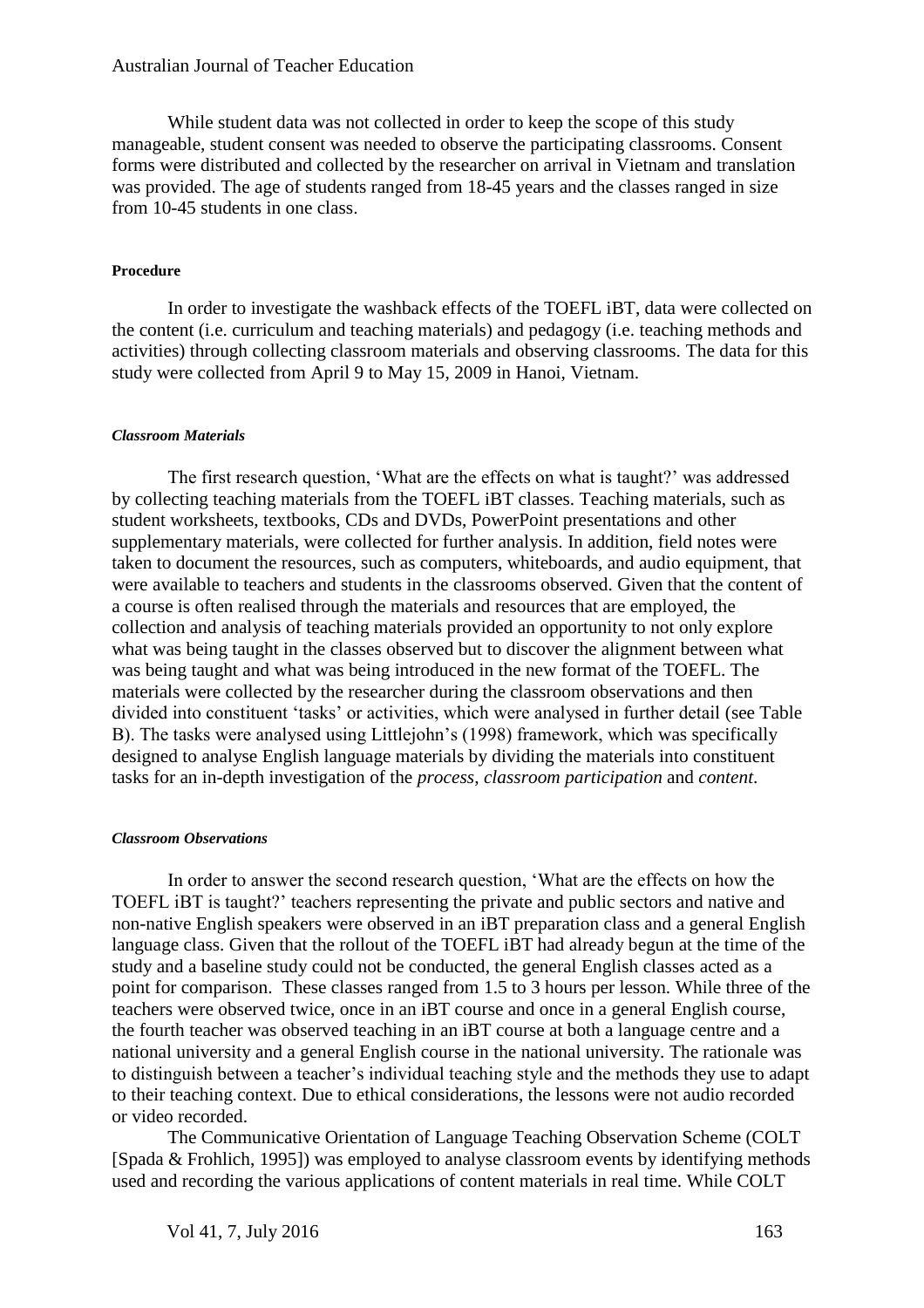consists of Part A (activity level) and Part B (exchange level with a focus on linguistic features used within the classroom), only Part A was relevant to the research design adopted for this study.

Part A of the COLT requires the observer to make detailed notes in real time on the activities and episodes that occur during the course of the lesson. Classroom activities, or events, are viewed as the unit of analysis, rather than a time period, and are analysed by a set of themes or codes established by Spada and Frohlich (1995). The coding conventions are used to identify five main components: *time, participant organisation, content, student modality* and *materials*. In addition to these five components, an analysis of *activity type* as a percentage of class time is employed (see also Cheng, 2005) as an adjunct to the *participant organisation* and *content* components.

#### **Findings and Discussion**

Through the analysis of teaching materials and teaching methods, this study reveals the complexity of washback and the degree to which the TOEFL iBT has influenced classroom content and teaching methods.

#### **The Influence of TOEFL iBT on Classroom Materials**

This study found that teachers heavily relied on TOEFL iBT-specific materials for instruction and classroom activities. All four institutions used a set textbook or a collection of pages from TOEFL iBT textbooks in their courses. The Vietnamese Language centre (VL) and Tuan's private class (PC) were based around a collection of photocopied tasks from commercial TOEFL iBT textbooks, which were given to the students as a bound set (VL) or given out separately to students at each class (PC). The textbooks or collections used by all of the participating institutions were from commercial TOEFL iBT textbooks published primarily in the years 2006 and 2007 (See Appendix A for a reference list). It is important to note that none of the textbooks employed by the teachers were from Educational Testing Service (ETS), the governing body of the TOEFL iBT, but were sourced from external publishing companies. These textbooks followed a similar organisational pattern; the chapters were organised into subtests or macro language skills, such as listening, speaking, writing and reading, and then each subset was divided into academic skills required for that subset. These academic skills were identified by textbook designers as necessary skills needed for taking each subtest. Only one of the textbooks, which was used as a supplementary text, had an accompanying teacher's manual.

In collecting data from the five TOEFL iBT classes observed, sixteen separate tasks or activities were identified and collected for further analysis. It was found that the majority of the materials collected in the class observations were not created or sourced by the teachers or students, but came directly from the classroom textbook. Only two of the sixteen tasks were from non-TOEFL iBT related sources. Both of these tasks were used by the same teacher in the same lesson. David began his TOEFL iBT class with an integrated speaking task from his TOEFL iBT textbook, but then moved onto two non-TOEFL iBT material sources, a list of discussion questions and a reading passage he had taken from an online website. He was the only teacher to use non-TOEFL iBT materials, which suggests that TOEFL iBT textbooks play an important role in determining what content is taught in the classroom.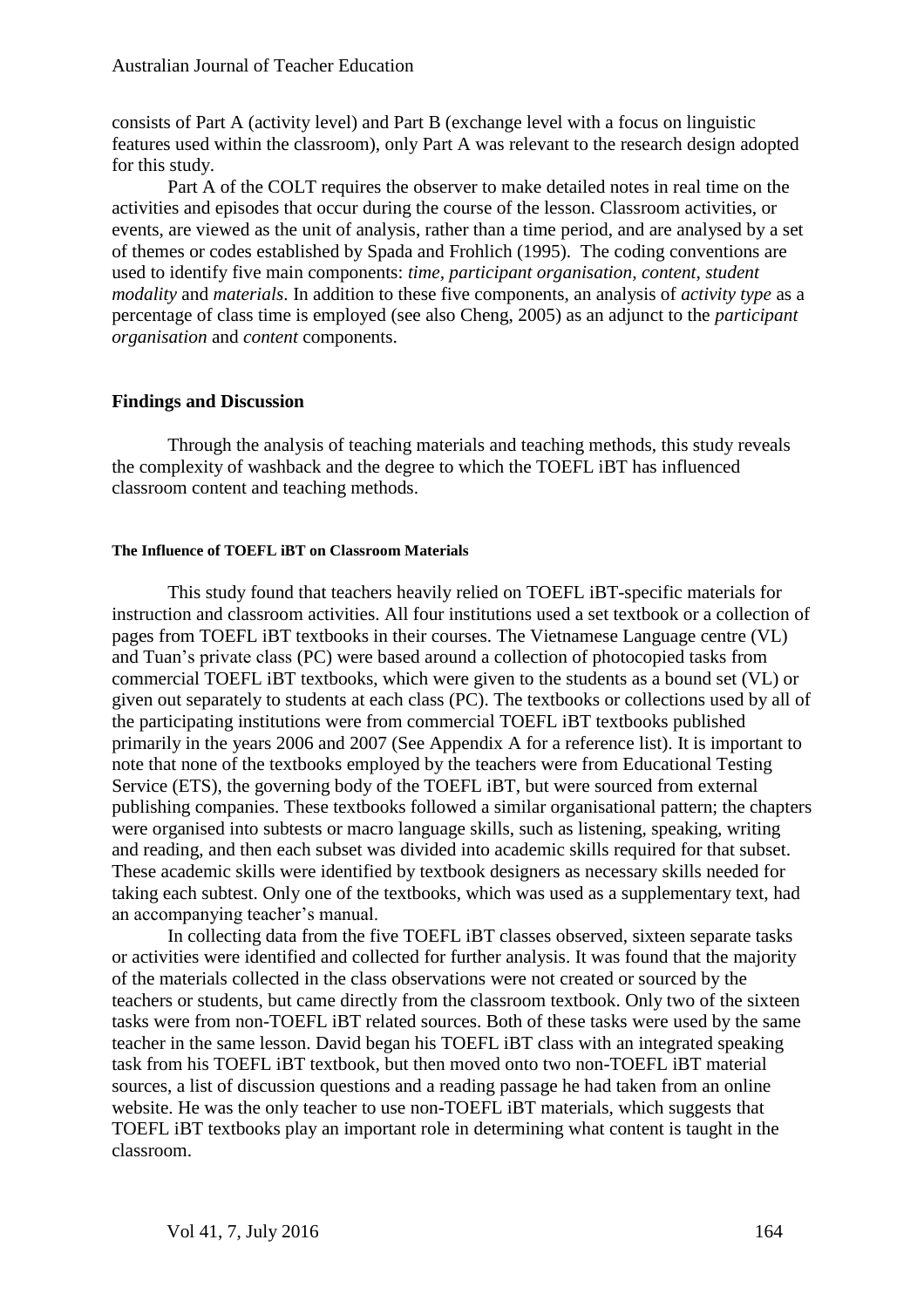## *Ten Tasks Analysed*

Of the sixteen tasks identified and collected from the classroom observations, ten tasks were chosen and analysed, using a framework by Littlejohn (1998). These ten tasks were chosen to represent the five TOEFL iBT lessons observed, with two tasks from each participating teacher's lesson (two of the four teachers only used two tasks in the entirety of their lesson). When determining which task to analyse when a teacher employed more than two tasks in one lesson, the task was chosen based on fairly representing macro language skills (e.g. speaking, listening, reading, and writing). These tasks were then analysed by exploring the processes, participation and content.

- 1. The **process** students and teachers must go through in the task. Guiding question: *What is the student expected to do?*
- 2. The **classroom participation**, which defines who students are to work with, if anyone.

Guiding question: *Who with?*

3. The **content** the students are to focus on.

Guiding question: *With what content?*

By way of answering Littlejohn's (1998) first two guiding questions regarding process and participation, the majority of tasks analysed expected students to *respond* to questions *individually*. Table B provides a summary of the ten tasks analysed, which details the macro skill in focus, a brief description of the task (in regards to the language skill(s) being developed), the type of input given to the students, the output that was expected from the students and the source of the material. Appendix A provides the reference information for each text as indicated in the 'source' column. Of the 10 tasks, Task 6 (Non-TOEFL iBT: Conversation questions on age), Task 1 (pronunciation of numbers and symbols), Task 5 (integrated speaking task) and Task 10 (integrated speaking task), required students to respond to the class or in pairs and groups. While the tasks had no instructions indicating with whom students should participate, the task required a spoken response in which some sort of interaction or feedback was assumed. All of the tasks that required an oral response did not specify the intended classroom participation or with whom the students should be interacting. For example, Task 5, an integrated speaking task, states, 'The woman [in the previous listening exercise] expresses her opinion of the Career Services Center. State her opinion and explain the reasons she gives for holding that opinion.' The task describes what the speaker is to do but not how or who with. Given that many textbooks are designed for both classroom instruction *and* as an individual resource, they do not provide specific teacher guidelines on how these tasks are to be implemented as classroom practice.

|               | <b>Macro Skill</b>              | <b>Description</b>                        | <b>Input</b>                  | Output                                                       | <b>Source</b>                                                 |
|---------------|---------------------------------|-------------------------------------------|-------------------------------|--------------------------------------------------------------|---------------------------------------------------------------|
| <b>Task 1</b> | Speaking:<br>Pronunciation      | Numbers $&$<br>symbols                    | Written<br>words/sentences    | Oral<br>words/sentences                                      | <b>TOEFL IBT</b><br>vocabulary<br><b>book</b><br>$(Text F^*)$ |
| Task 2        | Listening<br>Reading<br>Writing | Integrated<br>writing task                | Spoken & written<br>discourse | Written discourse                                            | <b>TOEFL IBT</b><br>textbook<br>$(Text B*)$                   |
| Task 3        | Reading                         | Identifying<br>topics and<br>paraphrasing | Written discourse             | Written<br>words/sentences<br>& answering<br>multiple choice | <b>TOEFL IBT</b><br>textbook<br>$(Text D*)$                   |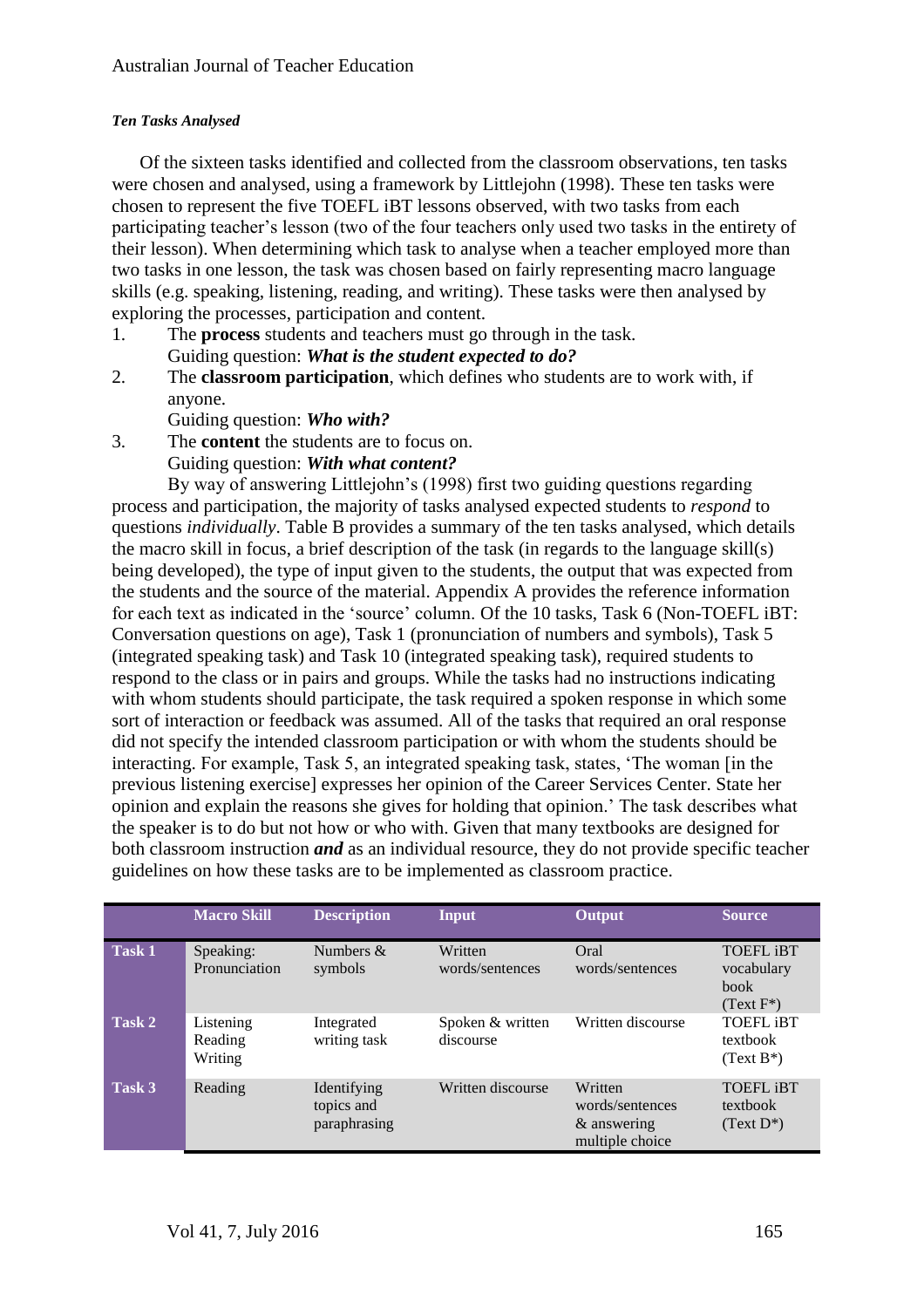| Task 4                                         | Listening                        | Understanding<br>main ideas $\&$<br>organization | Spoken discourse                            | Written<br>words/sentences<br>& answering<br>multiple choice | <b>TOEFL IBT</b><br>textbook<br>$(Text D*)$  |
|------------------------------------------------|----------------------------------|--------------------------------------------------|---------------------------------------------|--------------------------------------------------------------|----------------------------------------------|
| Task 5                                         | Speaking                         | Conversation<br>questions about<br>age           | Spoken & written<br>words/sentence          | Oral discourse                                               | <b>TOEFL IBT</b><br>textbook<br>$(Text D*)$  |
| Task 6                                         | Speaking<br>Listening<br>Reading | Integrated<br>speaking task                      | Spoken & written<br>discourse               | Oral discourse                                               | Non-TOEFL<br>material<br>(Internet $A^*$ )   |
| Task 7                                         | Listening                        | Summarizing a<br>process                         | Oral discourse                              | Multiple choice                                              | <b>TOEFL IBT</b><br>textbook<br>$(Text C^*)$ |
| Task 8                                         | Listening                        | Placing steps in a<br>sequence                   | Oral discourse                              | Multiple choice                                              | <b>TOEFL IBT</b><br>textbook<br>$(Text A^*)$ |
| Task 9                                         | Listening                        | Understanding<br>the details                     | Oral discourse                              | Multiple choice                                              | <b>TOEFL IBT</b><br>textbook<br>$(Text E^*)$ |
| Task 10                                        | Speaking                         | Integrated<br>speaking task                      | Oral words/sent. $&$<br>written words/sent. | Oral discourse                                               | <b>TOEFL IBT</b><br>$(Text C*)$<br>textbook  |
| *Refer to Appendix A for reference information |                                  |                                                  |                                             |                                                              |                                              |

#### **Table B: TOEFL iBT tasks**

While the majority of tasks analysed shared the same process (students were expected to respond) and classroom participation (students answered questions individually), the content among the different tasks varied. First, in analysing the type of input that was provided to students, oral discourse of 50 words or more was used to elicit responses from students in six out of the 10 tasks. Overall, written and spoken texts were preferred over words, phrases and sentences, with four tasks utilising oral discourse, one task written discourse and two tasks incorporating both oral and written discourse. This suggests that the TOEFL's aim to incorporate tasks that require students to gather information from a variety of written and spoken sources in order to respond to a task is reflected in the materials analysed.

Similarly, the output expected from the students in these tasks reflects the output expected of students taking the TOEFL iBT test. Half of the tasks selected required students to respond by answering multiple-choice questions, with three of these tasks requiring only multiple choice answers and two requiring both multiple choice and short answers. The other half, however, students were asked to provide an oral or written response, with all but one at the discourse level. Only one of these tasks asked students to produce a written text, while the others focused on oral responses. Overall, the majority of the tasks required students to respond through test-like multiple choice and short answers on listening and reading subtests or with an oral response on integrated tasks.

In conclusion, the type of input that the students are receiving includes longer spoken and written texts as opposed to words, phrases and sentences (e.g. students must read an article and listen to a discussion before providing a written or spoken response) and the majority of the tasks require students to respond by answering multiple-choice and short answer (e.g. tasks in the listening and reading subtests) and written and spoken discourse (e.g. individual and integrated tasks). Therefore, it appears the introduction of the TOEFL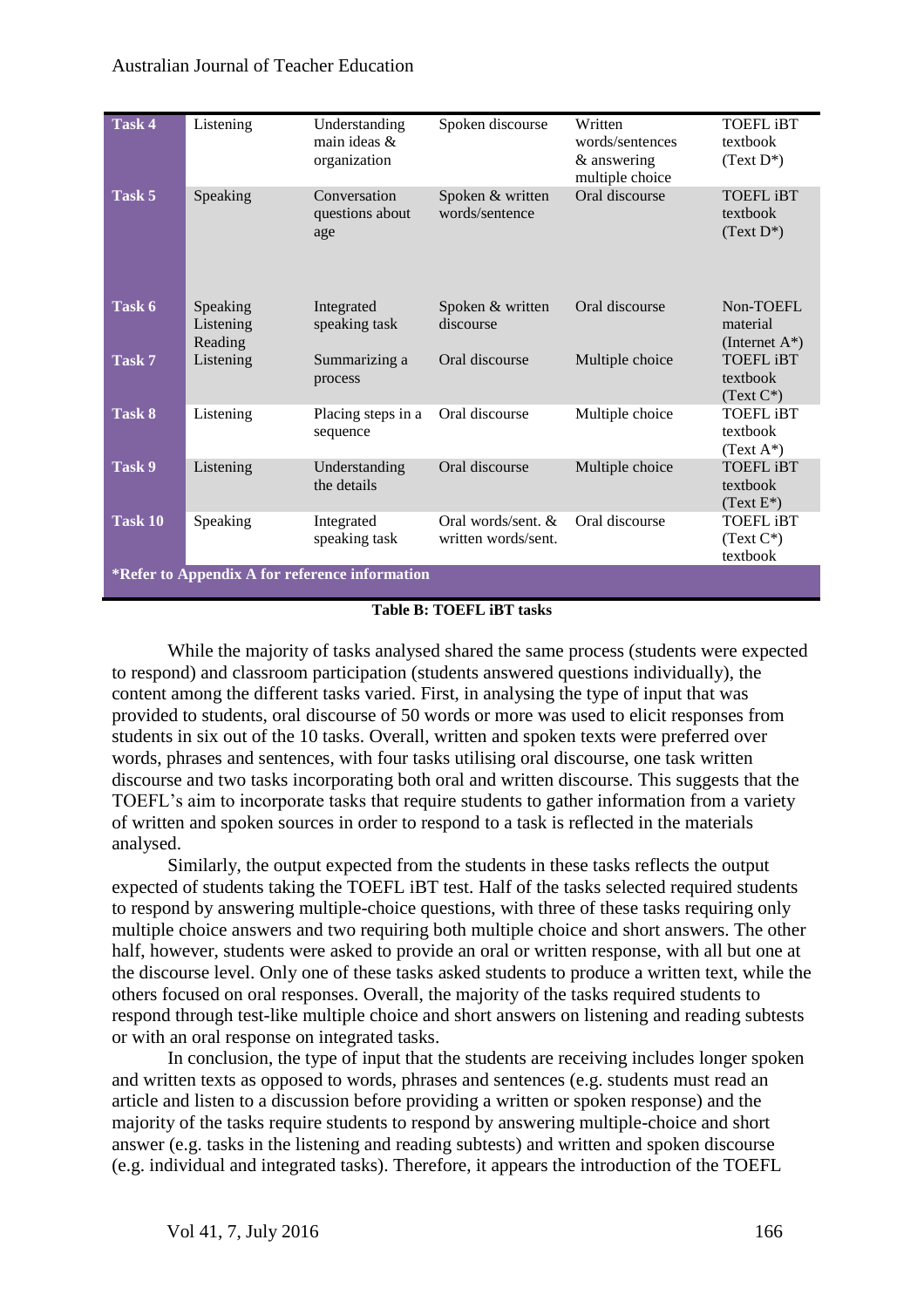iBT has influenced the content found in the TOEFL iBT textbooks used in the lessons observed due to the similarity of the input and output found on the test and the test-specific materials. However, this influence goes as far as what *can be* taught in the classroom and not what actually happens in the classroom. Given the lack of teacher instructions and details pertaining to classroom participation, there is the potential for a discrepancy between what the writers of the tasks intended and how they are employed in the classroom. How these ten tasks were realised in the classroom will be discussed below.

#### **The Influence of the TOEFL iBT on Teaching Methods**

The findings from the analysis of the teaching materials suggest that TOEFL iBT textbooks, which seek to mirror the tasks found on the test, play an important role in *what* is taught. However, this section attempts to explore *how* these materials were actually taught. The data collected from the *Communicative Orientation of Language Teaching Observation Scheme* (Spada & Frohlich, 1995) during the classroom observations provided insight into participant organisation (similar to classroom participation) and activity types.

Patterns of participant organisation in the COLT are described by Spada and Frohlich (1995) in terms of: 1) is the teacher working with the whole class, 2) are students working in groups, or 3) are they working individually? Patterns of participant organisation found in both the iBT preparation and general English classes are reported in Figure A below, which shows the participant organisation patterns in the lessons observed in this study as a percentage of total class time. The whole class represents interactions between the teacher and student or the entire class (T to S/C), and student to students or class (S to S/C). Examples of student to student or class interaction (S to S/C) include oral presentations and class discussions, which are initiated and controlled by the students.

As can be seen from Figure A, all but one (Mike AL) of the five TOEFL iBT classes observed spent more than half of the class time on teacher and student or class interaction (T to S/C), indicating a focus on teacher instruction. The general English classes were not much different, with two of the four general English classes spending more than half of the class time on teacher instruction. With the exception of Mike's TOEFL iBT lesson at AL, all of the TOEFL iBT classes had a higher percentage of teacher instruction than in their general English classes. Interestingly, however, although Mike and David incorporated group work in their general English classes, Mike did not use group activities in either of his TOEFL iBT lessons and David's use of group work was a result of using the only non-TOEFL source (conversation questions). Also, the majority of class time in all of the TOEFL iBT lessons was spent on teacher instruction and individual student practice. Ly and Tuan spent all of their class time on teacher instruction and individual student practice, while Mike spent a combined 88% (AL) and 89% (NU) and David spent 65%, due to his use of the non-TOEFL related conversation questions. Overall, the TOEFL iBT classes focused primarily on teacher instruction and individual student practice, which aligns with the results from the materials analysis in that students were expected to respond individually to the test tasks found in TOEFL iBT textbooks.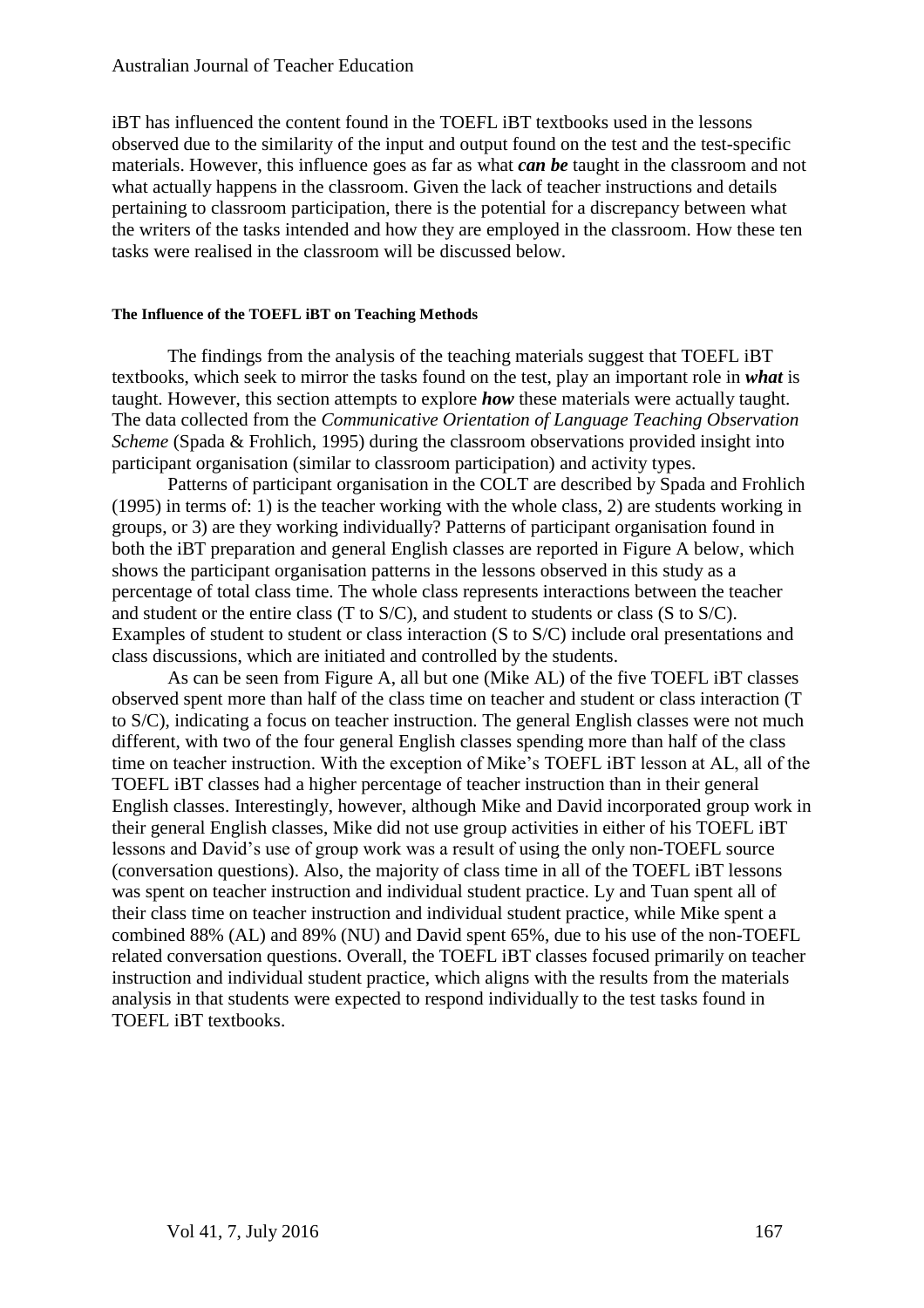

**Figure A: Participant organisation as a percentage of class time**

By investigating the type of activities observed in this study, a clearer picture develops of how teaching and learning is realised in the classes observed. Patterns of participant interaction are further explored by identifying teacher activities, class activities and student activities. These activities are then classified by the primary purpose or nature of the activity (i.e. lecturing, explaining, guiding). In Figure B below, the activities are reported as a percentage of class time so as to make judgements about what activity types are given priority in the classroom. Overall, the table reinforces the predominant role of the teacher and the role of individual work in TOEFL iBT preparation classes.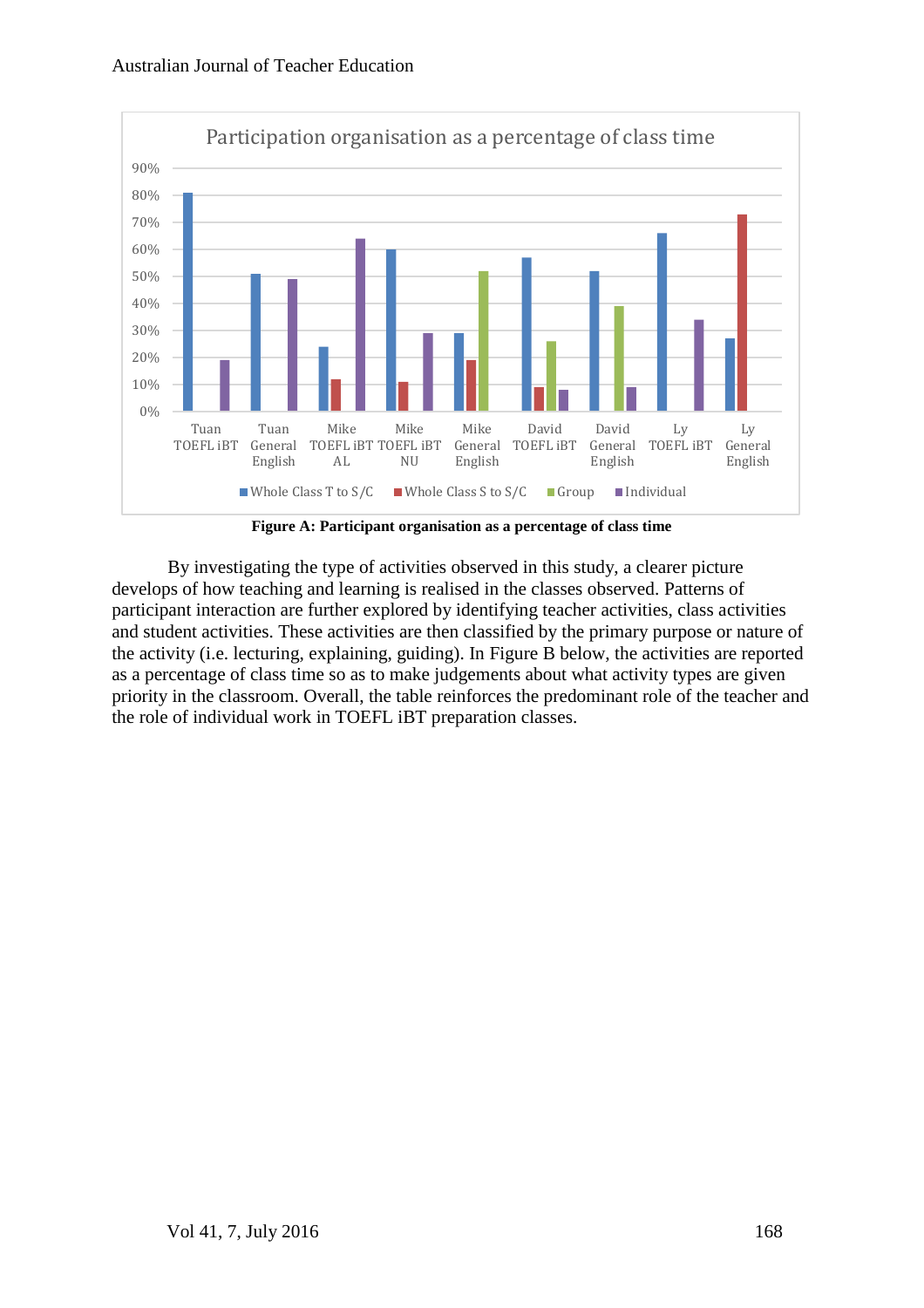

**Figure B: Activity types as a percentage of class time**

As was reported in Figure B, teacher instruction, or teacher activities more broadly, occupied more than half of the total class time in all of the TOEFL iBT preparation classes, with the exception of Mike's AL class which spent only 24% of total class time on teacher activities. Given that Mike's AL class was the only class, which had scheduled time in the computer lab during the lessons observed, which took 40% of class time, the percentage of teacher activities in his AL class was replaced by student practice time. It should also be noted that the computer lab session was treated as its own activity type and not as an independent student activity in order to distinguish between individual practice with textbooks and with software that more accurately reflects the test format and mode. Overall, four out of the five TOEFL iBT preparation courses had a higher percentage of teacher activities than their corresponding general English class. It was only Mike's AL course that had a slightly lower percentage (24%) than his general English course (29%), which again, may have been a result of having spent a large part of the lesson in the computer lab in which students were working independently and teacher activities were kept to a minimum.

According to the data collected from the COLT, students received few opportunities to speak to one another in English (pair and group work) or as part of a class discussion. While all of the teachers explained or gave the answers to the practice TOEFL iBT tasks, Mike and Ly involved students by calling on them to answer the questions instead of just giving them the answers. However, the time spent was limited, with Mike spending 4% of class time in his AL lesson and 12% with his NU class and Ly spending 5%. Tuan and David tended to walk the students through an exercise, such as a listening text, and gave the answers as they went. However, another way in which speaking opportunities were provided to students in class was observed in Mike and David's classes, in which they attempted to engage students in speaking activities by providing opportunities for students to present their constructed responses to the entire class, devoting respectively 12% and 9% of total class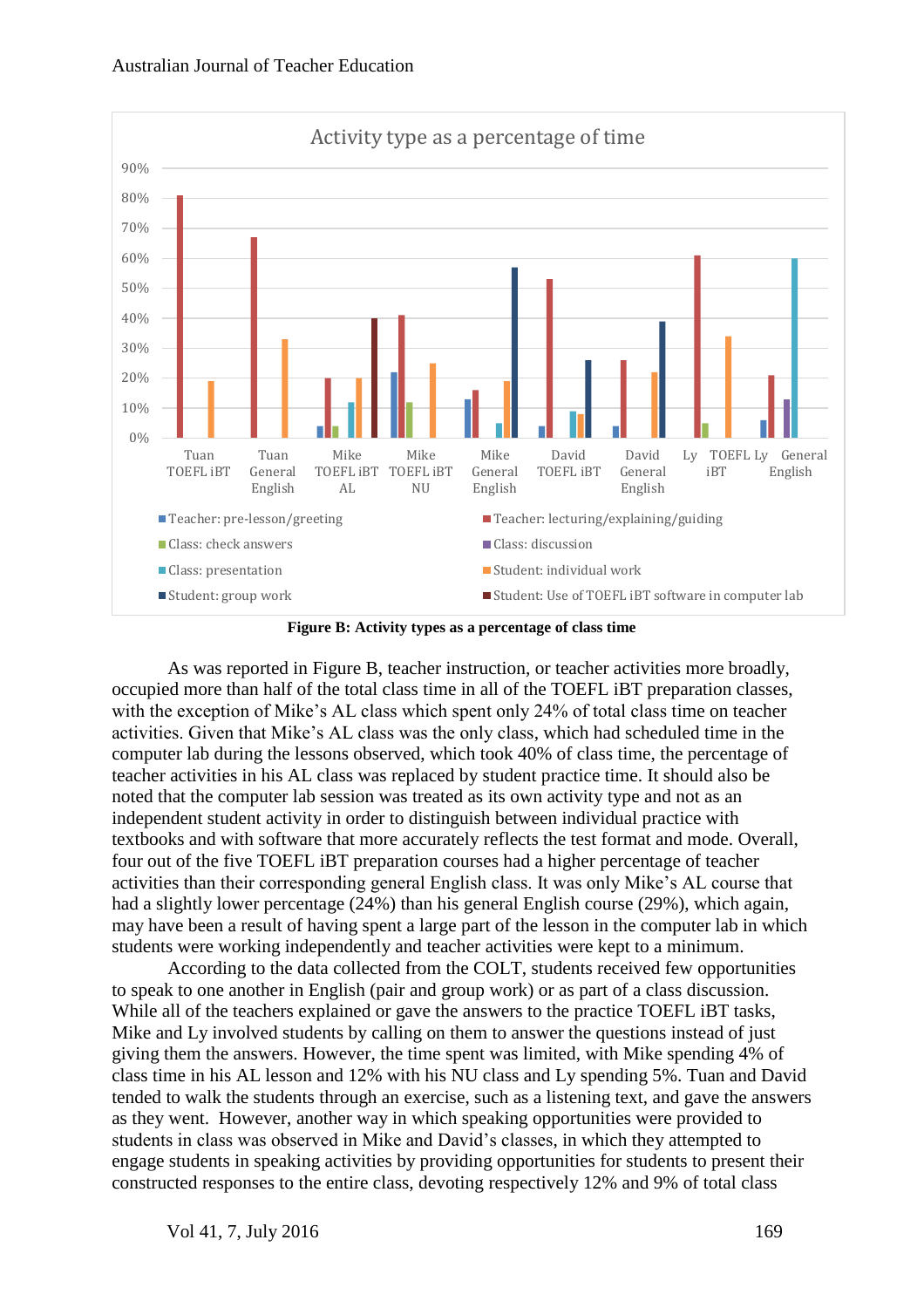time to this. While Mike gave every student in the class an opportunity to respond in front of the class and receive feedback, David only chose one student. Though David's feedback was thorough, only one of his students received a chance to respond and receive feedback on that particular day. As discussed before, group and pair work were also limited in the classrooms observed. In contrast to the limited amount of class activities in the other nine lessons observed, Ly's general English class dedicated 60% of class time to class activities, as oral presentations were an important feature of her speaking course.

Student activities in the TOEFL iBT preparation courses averaged around 34% of total class time, while the general English classes averaged about 43%. Overall, general English classes provided more student practice than the TOEFL iBT preparation courses, which may not come as a surprise due to the high number of teacher activities. However, the dominant use of textbooks, which primarily include practice exercises, might lead one to believe that there would be more practice in the TOEFL iBT preparation courses, as students are required to work through the practice exercises. However, in the TOEFL iBT preparation lessons observed, teacher instruction tends to occupy more class time than student activities.

Overall, while most of the TOEFL iBT preparation courses observed spent the majority of class time on teacher instruction or explanations, in addition to incorporating individual practice rather than pair and group work, the general English classes tended to be more student focused with a large amount of time spent on student activities. The findings of this study suggest that while the teachers taught the content found in the textbooks, which reflect the test tasks on the TOEFL iBT, they allowed the nature of these test-like tasks to *limit* their approach to teaching. While there were opportunities for students to interact with one another allowing for more individual feedback and the co-construction of language, seldom were these opportunities given. Therefore, the format of the TOEFL iBT textbooks may encourage teachers to adapt an approach to teaching that focuses primarily on instruction and individual response; albeit this type of input and output may be appropriate for testtaking it may not be appropriate for the classroom.

An underlying principle of the TOEFL iBT textbooks used in this study, and thus the test preparation courses that employ them, is that the language skills that are tested are the skills that should be taught. TOEFL iBT preparation courses, then, focus primarily on the skills needed for the test and the not the process of *acquiring* language skills or the pedagogy employed to support this process. Widdowson (1981) makes a distinction between 'goaloriented courses' and 'process-oriented courses' or in other words, what students need to do with language once they have learned it and what students must do to acquire language. By these definitions, the TOEFL iBT preparation courses observed reflect a 'goal-oriented' course as the content of these courses is focused on the end goal (the test) rather than on the process of acquiring language. This is problematic as teachers may then approach teaching test preparation courses as completing a textbook that acts as a 'skills checklist,' as suggested by the data from this study, instead of approaching teaching and learning more holistically.

## **Conclusion**

The TOEFL iBT is a powerful, international language test and the findings from this study suggest that it has the ability to influence *what* is taught and to some degree *how* teachers teach in English language programs in Vietnam, particularly in TOEFL iBT preparation courses.

The results suggest, in alignment with other washback studies (Alderson & Hamp-Lyons, 1996; Alderson & Wall, 1993; Cheng, 2004; 2005; Wall & Horak, 2008; 2011), that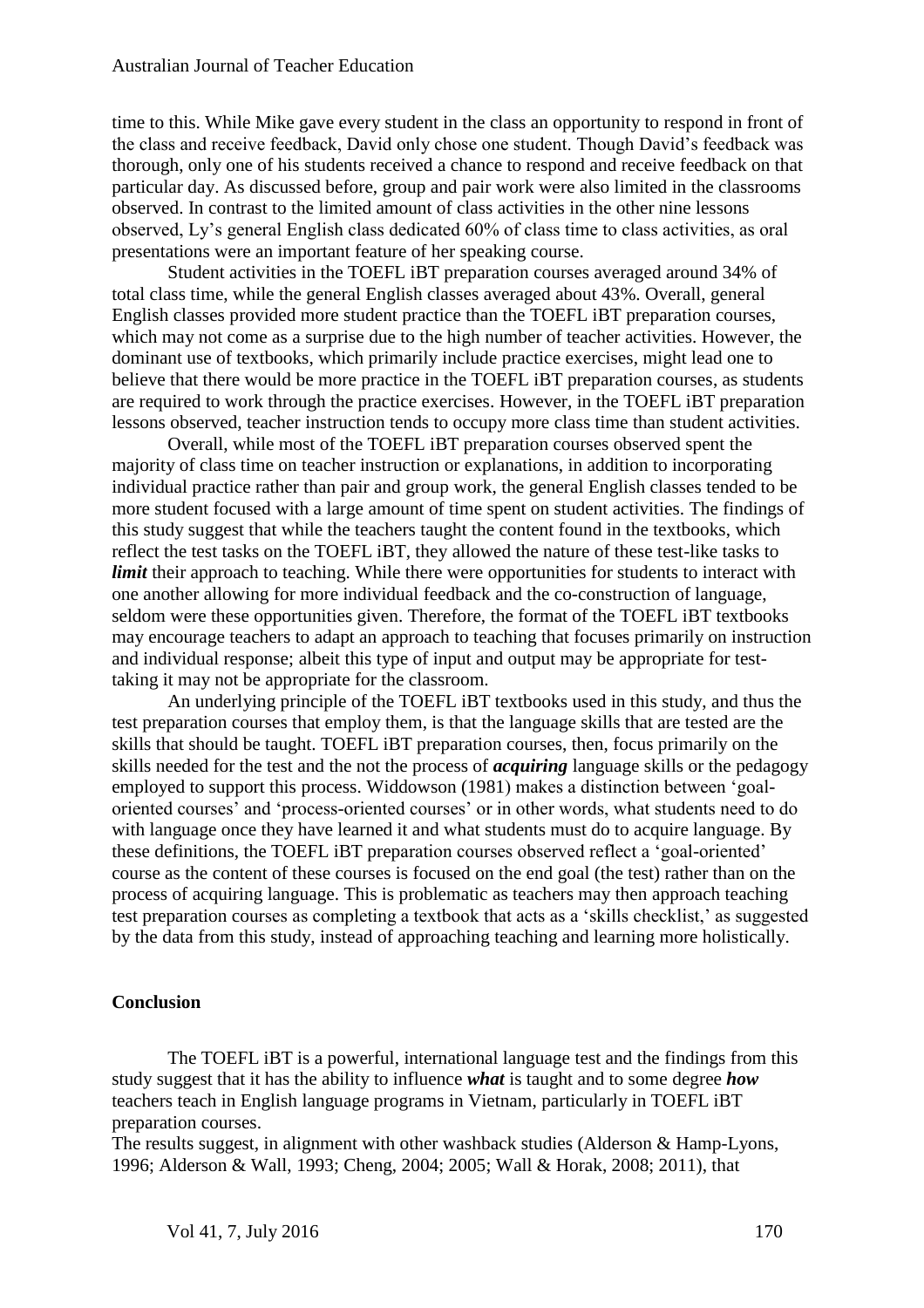commercial test preparation materials are central to the teaching and learning in test preparation courses. While Wall and Horak (2011, p. 49) also came to the conclusion that TOEFL iBT textbooks were 'at the heart of each teacher's lesson,' this study provides empirical data on how these materials were realised in the classroom. These textbooks were very instrumental in determining what was taught in the TOEFL iBT preparation courses observed, particularly the inclusion of speaking and integrated tasks in classroom activities.

In addition, while a number of empirical washback studies observed a change in content but little to no change in pedagogy (Alderson & Wall, 1993; Chen, 2006; Cheng, 2004; 2005; Watanabe, 2004), the findings from this study suggest that teaching methods were slightly influenced due to their reliance on TOEFL iBT specific materials. While there were not significant differences or a uniform pattern between participant organisation and activity types in the TOEFL iBT and general English classes observed, the TOEFL iBT classes were very similar in that the overwhelming majority of class time was spent on explaining the tasks or activities in these textbooks (teacher instruction) and then allowing the students to complete the related exercises (individual student practice). It can be argued that TOEFL iBT textbooks have the ability to influence teacher behaviour and methods in the classroom because teachers choose to follow these materials closely to ensure they teach all the necessary language skills that are assessed on the test; therefore, limiting preferred teaching styles and methods. This was evidenced in Mike and David's classes, as they incorporated more opportunities for students to interact and speak to one another in their general English classes than they did in their TOEFL iBT classes. These findings align with those of Wall and Horak (2011) in that TOEFL iBT textbooks have the ability to influence teacher behaviour and therefore have an influence on how teachers teach. Given that TOEFLiBT preparation classes are often highly structured and goal-oriented, teachers and their preferred teaching methods are often overshadowed.

This study argues that the introduction of the TOEFL iBT has had an influence on English language classes in Vietnam but its influence is mediated by the influence of TOEFL iBT textbooks on both what is taught and how it is taught in the classroom. The implications of these findings are methodological, pedagogical and theoretical in nature. First, given the important role of textbooks in the classroom, there is a need to reconsider our methods in analysing the accuracy and adequacy of the TOEFL iBT materials on the market and explore how these materials impact teaching and student learning. Questions need to be asked in regards to how well test preparation textbooks accurately represent what is on the test, how well they support student learning and finally how well they encourage positive teaching and learning practices. Secondly, in order to support and guide teaching pedagogy, particularly for teachers who are inexperienced or lack confidence in teaching the material, there is a need for textbooks to be specifically designed for classroom use and have accompanying teacher manuals and guides. While these do in fact exist, their availability was limited in Vietnam at the time of this study. Finally, the theoretical implications of this study include the need for better communication between the test designers and textbook publishers and authors (Wall & Horak, 2011) to ensure that the TOEFL iBT textbooks adequately reflect the skills underpinning the TOEFL iBT and adhere to a communicative and integrated approach. While a test could be underpinned by a communicative and integrated approach and be validated by research, if materials are not specifically designed for classroom instruction, test preparation courses may not be able to truly reflect the communicative constructs that the test designers had in mind.

While this study shed light on how TOEFL iBT materials influenced the content and pedagogy of the test preparation courses, it lacked student and teacher perspectives and attitudes towards teaching, learning and testing. Not only would this have allowed for a richer understanding of the influence of the TOEFL iBT but it would have allowed for more data on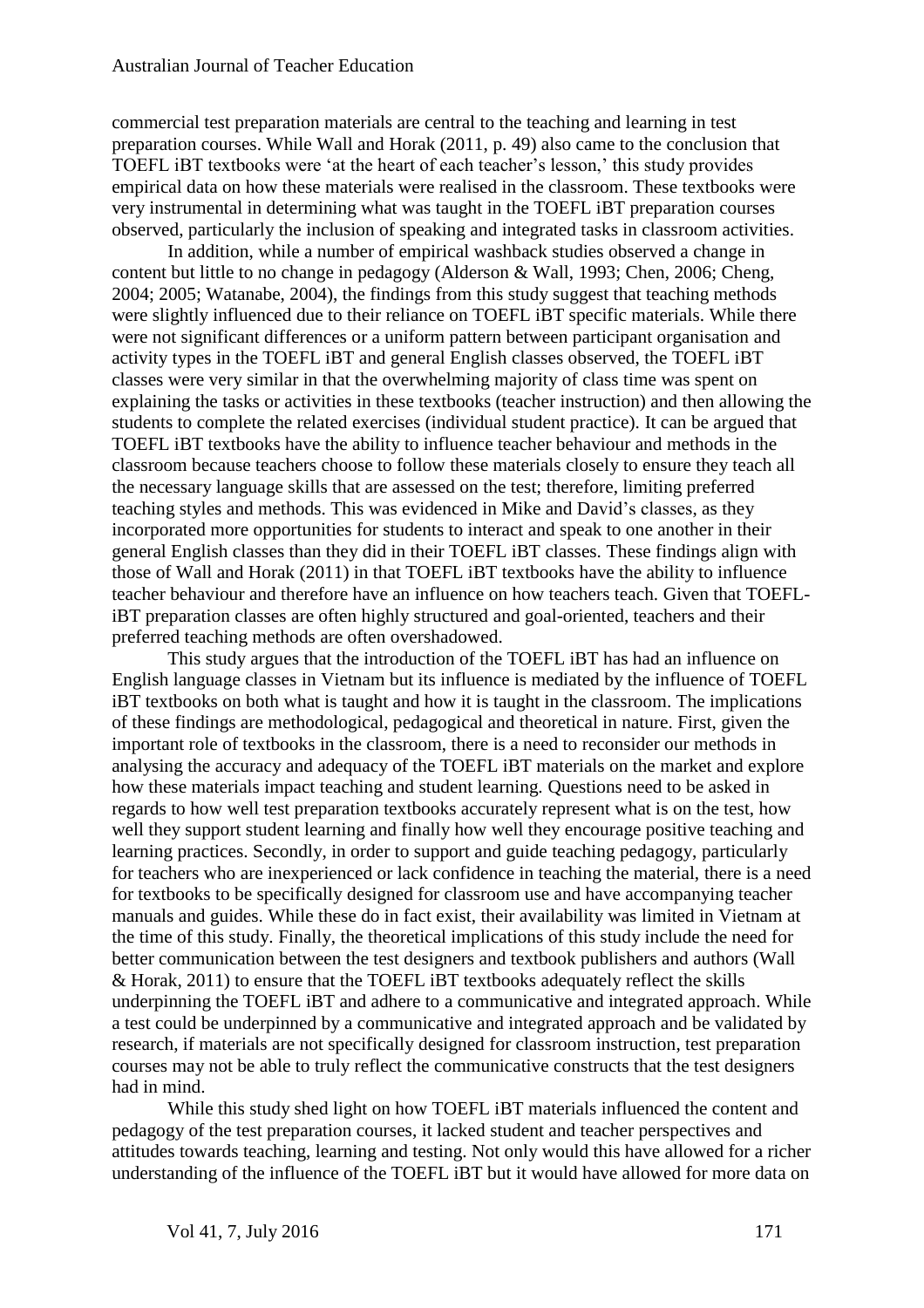the quality of student learning, an area that needs to be further researched. In addition, one of the biggest weaknesses of this study was that it did not observe more teachers over a longer period of time, particularly before the TOEFL iBT was rolled out. Observing teachers before and after the introduction of the TOEFL iBT would have provided data on the content and teaching methods used in the previous TOEFL tests, allowing for a better understanding of the extent of the TOEFL iBT's influence.

## **References**

- Alderson, J. C. & Wall, D. (1993). Does washback exist? Applied Linguistics, 14, 115-129. <http://dx.doi.org/10.1093/applin/14.2.115>
- Alderson, J.C. & Hamp-Lyons, L. (1996). TOEFL preparation courses: A study of washback. Language Testing, 13(3), 280-297. <http://dx.doi.org/10.1177/026553229601300304>
- Andrews, S., Fullilove, J., & Wong, Y. (2002). Targeting washback. System, 30, 207- 223. [http://dx.doi.org/10.1016/S0346-251X\(02\)00005-2](http://dx.doi.org/10.1016/S0346-251X(02)00005-2)
- Bailey, K. (1999). Washback in language testing (TOEFL Monograph Series 15). Princeton, NJ: Educational Testing Service.
- Burrows, C. (2004). Washback in classroom-based assessment: A study of the washback effect in the Australian Adult Migrant English Program. In Cheng, L, Watanabe, Y., & Curtis, A. (eds.), Washback in language testing (pp. 113-128). Mahwah, NJ: Lawrence Erlbaum Associates.
- Chen, L. (2006). Washback effects on curriculum innovation. Academic Exchange, 206-210.
- Cheng, L. (2004). The washback effect of a public examination change on teachers' perceptions towards their classroom teaching. In Cheng, L, Watanabe, Y., & Curtis, A. (Eds.), Washback in language testing (pp. 147-170). Mahwah, NJ: Lawrence Erlbaum Associates.
- Cheng, L. (2005). Changing language teaching through language testing: A washback study. Cambridge: Cambridge University Press.
- Hayes, B., & Read, J. (2004). IELTS test preparation in New Zealand: Preparing students for the IELTS academic module. In Cheng, L, Watanabe, Y., & Curtis, A. (Eds.), *Washback in language testing* (pp. 97-111). Mahwah, NJ: Lawrence Erlbaum Associates.
- Hutchinson, T., & Torres, E. (1994). The textbook as agent of change. *ELT Journal, 48*(4), 315-328. <http://dx.doi.org/10.1093/elt/48.4.315>
- Littlejohn, A. (1998). The analysis of language teaching materials: Inside the Trojan Horse. In B. Tomlinson (Ed.), Materials development in language teaching (pp. 190-216), Cambridge: Cambridge University.
- Messick, S. (1989). Perspectives on the evolution and future of educational measurement. In Linn, R. (ed.). Educational Measurement, third edition (pp. 13-104). New York: Macmillan.
- Messick, S. (1996). Validity and washback in language testing. Princeton, NJ: Educational Testing.
- Moore, S., Stroupe, R., & Mahony, P. (2012). Perceptions of IELTS in Cambodia: a case study of test impact in a small developing country. In J. Osbourne (Ed.), *IELTS Research Report 13*(6): 1-109. Melbourne: IDP IELTS Australia.
- Shohamy, E. (2001). The power of tests: A critical perspective of the uses of language tests. Harlow, England: Longman.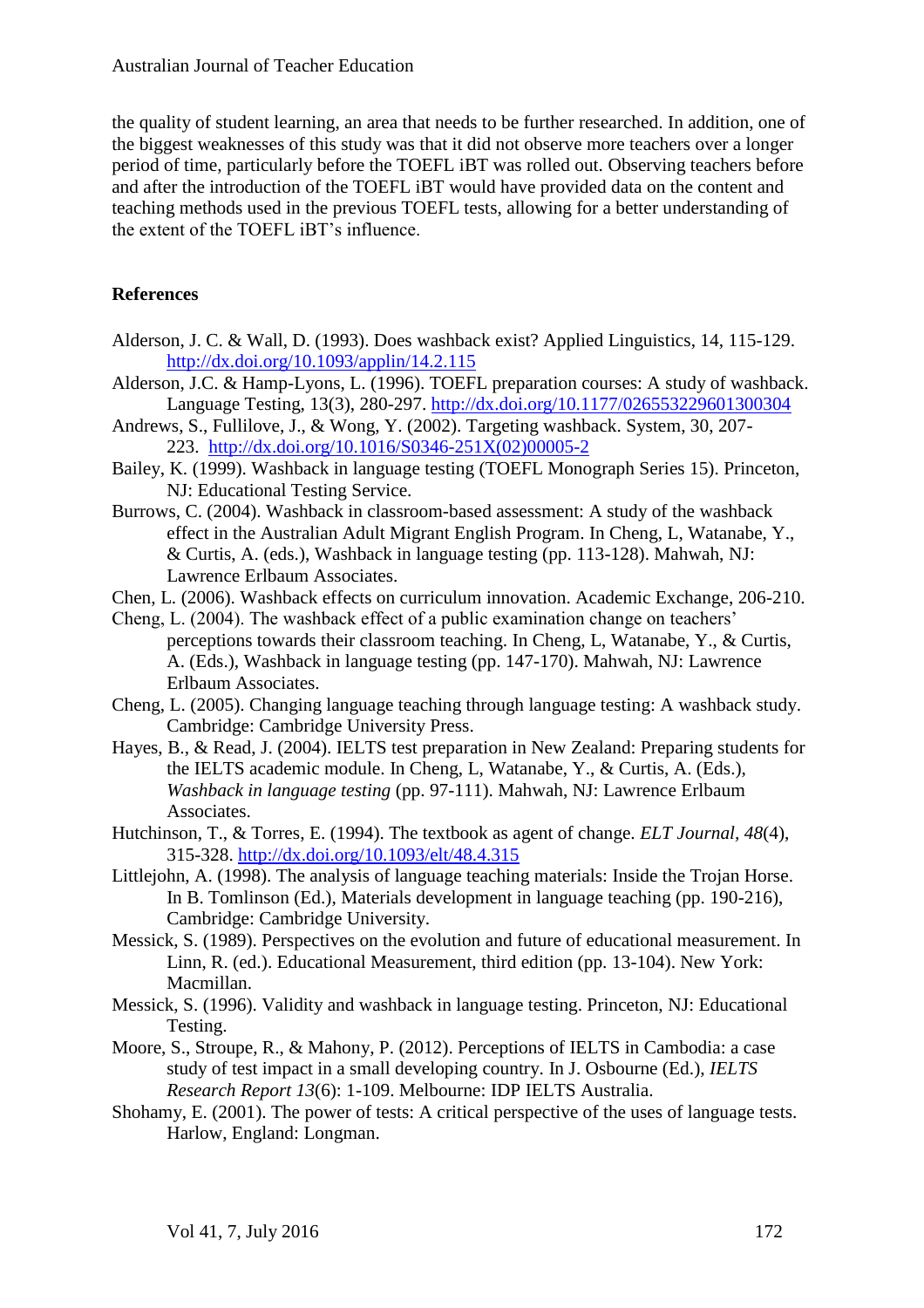- Shohamy, E., Donitsa-Schmidt, S., & Ferman, I. (1996). Test impact revisited: Washback effect over time. Language Testing, 13(3), 298-317. <http://dx.doi.org/10.1177/026553229601300305>
- Spada, N. & Frohlich, M. (1995). COLT: Communicative orientation of language testing observation scheme coding conventions and applications. Sydney: National Centre for English Language Teaching and Researching Macquarie University.
- Spolsky, B. (1995). *Measured words*. Oxford: Oxford University Press.
- Spratt, M. (2005). Washback and the classroom: The implications for teaching and learning of studies of washback from exams. *Language Testing Research*, 9(1), p. 5-29. <http://dx.doi.org/10.1191/1362168805lr152oa>
- Stetcher, B., Chun, T., & Barron, S. (2004). The effects of assessment-driven reform on the teaching of writing in Washington State. In Cheng, L, Watanabe, Y., & Curtis, A. (Eds.), *Washback in language testing* (pp. 53-71). Mahwah, NJ: Lawrence Erlbaum Associates.
- Tsagari, D. (2011). Washback of a high-stakes English exam on teachers' perceptions and practices. In Kitis, E., N. Lavidas, N. Topintzi & T. Tsangalidis (Eds.), Selected papers from the *19th International Symposium on Theoretical and Applied Linguistics (*pp. 431-445.*)*, Department of Theoretical and Applied Linguistics, Aristotle University of Thessaloniki, School of English, Aristotle University of Thessaloniki, Greece.
- Wall, D. and Alderson. J. (1993). Examining washback: The Sri Lankan impact study. *Language Testing, 10*, 41-69. <http://dx.doi.org/10.1177/026553229301000103>
- Wall, D. and Horak, T. (2006). The impact of changes in the TOEFL examination on teaching and learning in Central and Eastern Europe. Phase 1: The baseline study (TOEFL Monograph 34). Princeton, NJ: Educational Testing Service.
- Wall, D. and Horak, T. (2008). The impact of changes in the TOEFL examination on teaching and learning in Central and Eastern Europe. Phase 2: Coping with change (TOEFL iBT-05). Princeton, NJ: Educational Testing Service.
- Wall, D. and Horak, T. (2011). The impact of changes in the TOEFL exam on teaching in a sample of countries in Europe and learning in Central and Eastern Europe. Phase 3, The role of the coursebook. Phase 4, Describing change. (TOEFL iBT-17). Princeton, NJ: Educational Testing Service.
- Watanabe, Y. (1996). Does grammar translation come from the entrance examination? Preliminary findings from classroom-based research. Language Testing, 13(3), 318- 333. <http://dx.doi.org/10.1177/026553229601300306>
- Watanabe, Y. (2004). Teacher factors mediating washback. In Cheng, L, Watanabe, Y., & Curtis, A. (Eds.), Washback in language testing (pp. 129-146). Mahwah, NJ: Lawrence Erlbaum Associates.
- Widdowson, H. G. (1981). English for specific purposes: Criteria for course design. In Selinker, L., Tarone, E., & Hanzeli, V. (eds.), English for academic and technical purposes: Studies in honor of Louise Trimble. Rowley, MA: Newbury House Publishers.
- Zareva, A. (2005). What is new in the new TOEFL-iBT 2006 test format? *Electronic Journal of Foreign Language Teaching, 2*(2), pp. 45-57.